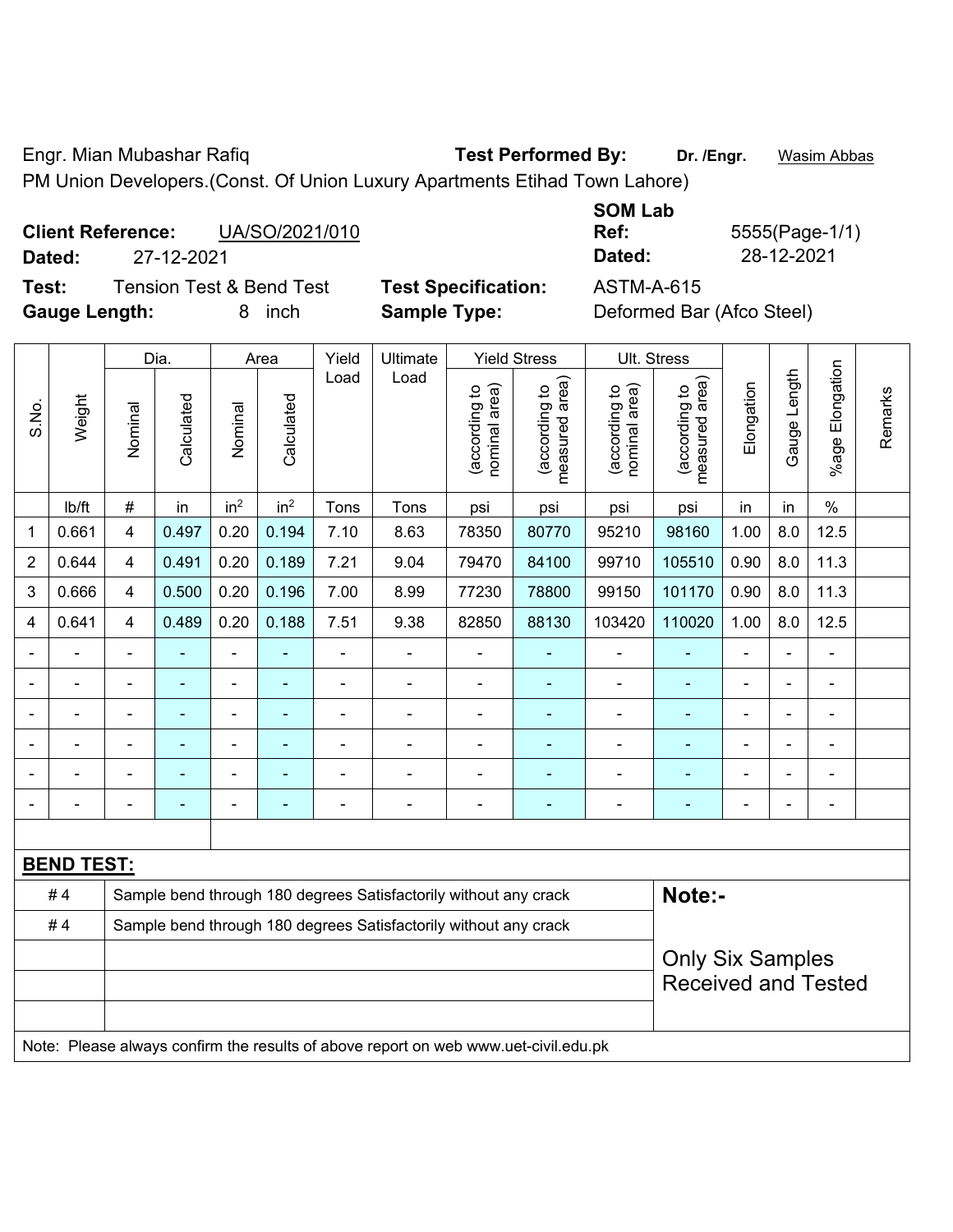S. Asad Ali

Maj Adnan Khalid (R) **Test Performed By:** Dr. /Engr. Gillani Dy Dir MTL DHA Lhr,(Const. Of 18 Green Apartment Complex DRGCC DHA Ph-VI (M/s Construct)

|                      | <b>Client Reference:</b> | 408/241/32/Lab/197/71               |                            | Ref:              | 5556 (Page-1)               |
|----------------------|--------------------------|-------------------------------------|----------------------------|-------------------|-----------------------------|
| Dated:               | 28-12-2021               |                                     |                            | Dated:            | 28-12-2021                  |
| Test:                |                          | <b>Tension Test &amp; Bend Test</b> | <b>Test Specification:</b> | <b>ASTM-A-615</b> |                             |
| <b>Gauge Length:</b> |                          | inch<br>8.                          | <b>Sample Type:</b>        |                   | Deformed Bar (Kamran Steel) |

| <b>SOM Lab</b> |                 |
|----------------|-----------------|
| Ref:           | 5556 (Page-1/1) |
| Dated:         | 28-12-2021      |

|                          | Dia.<br>Area      |                                                                                     |                          |                 |                          | Yield | Ultimate                                                         |                                | <b>Yield Stress</b>             |                                | Ult. Stress                     |                |                |                          |         |
|--------------------------|-------------------|-------------------------------------------------------------------------------------|--------------------------|-----------------|--------------------------|-------|------------------------------------------------------------------|--------------------------------|---------------------------------|--------------------------------|---------------------------------|----------------|----------------|--------------------------|---------|
| S.No.                    | Weight            | Nominal                                                                             | Calculated               | Nominal         | Calculated               | Load  | Load                                                             | nominal area)<br>(according to | (according to<br>measured area) | nominal area)<br>(according to | (according to<br>measured area) | Elongation     | Gauge Length   | %age Elongation          | Remarks |
|                          | Ib/ft             | $\#$                                                                                | in                       | in <sup>2</sup> | in <sup>2</sup>          | Tons  | Tons                                                             | psi                            | psi                             | psi                            | psi                             | in             | in             | $\%$                     |         |
| $\mathbf 1$              | 1.470             | $\,6$                                                                               | 0.742                    | 0.44            | 0.432                    | 12.13 | 18.32                                                            | 60810                          | 61930                           | 91820                          | 93520                           | 1.30           | 8.0            | 16.3                     |         |
| $\overline{2}$           | 1.467             | 6                                                                                   | 0.741                    | 0.44            | 0.431                    | 11.98 | 17.84                                                            | 60040                          | 61290                           | 89420                          | 91280                           | 1.40           | 8.0            | 17.5                     |         |
|                          |                   |                                                                                     |                          | $\blacksquare$  |                          |       | ÷,                                                               |                                |                                 |                                |                                 | $\blacksquare$ | Ē,             |                          |         |
| $\overline{\phantom{0}}$ |                   | $\blacksquare$                                                                      | $\overline{\phantom{0}}$ | $\blacksquare$  | ٠                        | ÷     | $\overline{\phantom{a}}$                                         | $\blacksquare$                 | ٠                               | ÷                              | $\blacksquare$                  | $\blacksquare$ | $\blacksquare$ | $\overline{a}$           |         |
| $\blacksquare$           | $\blacksquare$    | $\blacksquare$                                                                      | $\blacksquare$           | $\blacksquare$  | $\blacksquare$           | ä,    | $\blacksquare$                                                   | $\blacksquare$                 | $\blacksquare$                  | $\blacksquare$                 | $\blacksquare$                  | $\blacksquare$ | $\blacksquare$ | $\overline{\phantom{a}}$ |         |
|                          | $\blacksquare$    | $\blacksquare$                                                                      | $\blacksquare$           | $\blacksquare$  | $\overline{a}$           | ÷     | ÷                                                                |                                |                                 | ÷                              | $\blacksquare$                  | $\blacksquare$ | ÷,             |                          |         |
| $\overline{\phantom{0}}$ | $\blacksquare$    | $\blacksquare$                                                                      | $\blacksquare$           | $\blacksquare$  | $\overline{\phantom{a}}$ | ä,    | $\frac{1}{2}$                                                    | $\blacksquare$                 | $\blacksquare$                  | $\blacksquare$                 | $\blacksquare$                  | $\blacksquare$ | $\blacksquare$ | $\blacksquare$           |         |
|                          |                   |                                                                                     | $\blacksquare$           | $\overline{a}$  |                          | ÷     | ä,                                                               |                                |                                 | ä,                             | ä,                              |                | Ē,             | $\blacksquare$           |         |
|                          |                   |                                                                                     |                          |                 |                          |       |                                                                  |                                |                                 |                                |                                 |                |                |                          |         |
| $\overline{\phantom{a}}$ |                   |                                                                                     | $\overline{\phantom{a}}$ | $\blacksquare$  | $\overline{a}$           | ÷     | $\qquad \qquad \blacksquare$                                     | $\overline{\phantom{0}}$       | ٠                               | -                              | $\overline{\phantom{a}}$        | $\blacksquare$ | ÷,             | -                        |         |
|                          |                   |                                                                                     |                          |                 |                          |       |                                                                  |                                |                                 |                                |                                 |                |                |                          |         |
|                          | <b>BEND TEST:</b> |                                                                                     |                          |                 |                          |       |                                                                  |                                |                                 |                                |                                 |                |                |                          |         |
|                          | #6                |                                                                                     |                          |                 |                          |       | Sample bend through 180 degrees Satisfactorily without any crack |                                |                                 |                                | Note:-                          |                |                |                          |         |
|                          |                   |                                                                                     |                          |                 |                          |       |                                                                  |                                |                                 |                                |                                 |                |                |                          |         |
|                          |                   |                                                                                     |                          |                 |                          |       |                                                                  |                                |                                 |                                | <b>Only Three Samples</b>       |                |                |                          |         |
|                          |                   |                                                                                     |                          |                 |                          |       |                                                                  |                                |                                 |                                | <b>Received and Tested</b>      |                |                |                          |         |
|                          |                   |                                                                                     |                          |                 |                          |       |                                                                  |                                |                                 |                                |                                 |                |                |                          |         |
|                          |                   | Note: Please always confirm the results of above report on web www.uet-civil.edu.pk |                          |                 |                          |       |                                                                  |                                |                                 |                                |                                 |                |                |                          |         |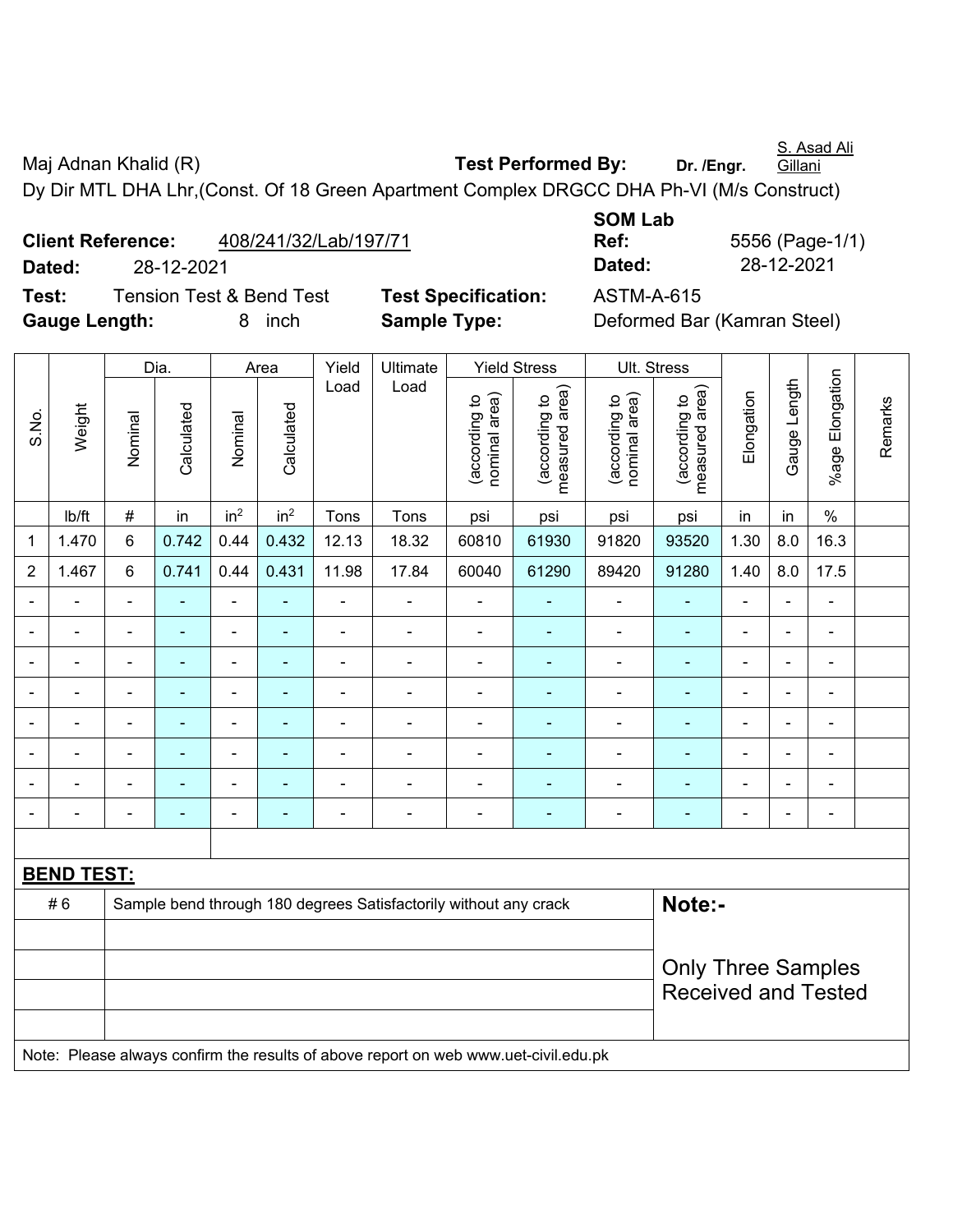Maj Adnan Khalid (R) **Test Performed By:** Dr. /Engr. **Gillani** Dy Dir MTL DHA Lhr,(Const. Of Mosque at Sector-G DHA Ph-V) (M/s Waha Enterprises)

**Client Reference:** 408/241/32/Lab/194/09 **Dated:** 27-12-2021 **Dated:** 28-12-2021 **Test:** Tension Test & Bend Test **Test Specification:** ASTM-A-615

**SOM Lab Ref:** 5557 (Page-1/1)

**Gauge Length:** 8 inch **Sample Type:** Deformed Bar (Agha Steel)

|                |                   |                                                                  | Dia.           |                 | Area            | Yield          | Ultimate                                                                            |                                | <b>Yield Stress</b>             |                                | Ult. Stress                     |                |              |                          |         |
|----------------|-------------------|------------------------------------------------------------------|----------------|-----------------|-----------------|----------------|-------------------------------------------------------------------------------------|--------------------------------|---------------------------------|--------------------------------|---------------------------------|----------------|--------------|--------------------------|---------|
| S.No.          | Weight            | Nominal                                                          | Calculated     | Nominal         | Calculated      | Load           | Load                                                                                | (according to<br>nominal area) | (according to<br>measured area) | nominal area)<br>(according to | (according to<br>measured area) | Elongation     | Gauge Length | Elongation<br>$%$ age    | Remarks |
|                | Ib/ft             | $\#$                                                             | in             | in <sup>2</sup> | in <sup>2</sup> | Tons           | Tons                                                                                | psi                            | psi                             | psi                            | psi                             | in             | in           | $\%$                     |         |
| $\mathbf{1}$   | 1.638             | 6                                                                | 0.783          | 0.44            | 0.481           | 15.04          | 19.90                                                                               | 75370                          | 68940                           | 99740                          | 91240                           | 1.60           | 8.0          | 20.0                     |         |
| $\overline{2}$ | 1.662             | 6                                                                | 0.788          | 0.44            | 0.488           | 16.56          | 23.19                                                                               | 83030                          | 74860                           | 116240                         | 104810                          | 1.00           | 8.0          | 12.5                     |         |
| 3              | 0.677             | $\overline{4}$                                                   | 0.503          | 0.20            | 0.199           | 7.54           | 9.17                                                                                | 83180                          | 83600                           | 101170                         | 101680                          | 1.10           | 8.0          | 13.8                     |         |
| 4              | 0.666             | $\overline{4}$                                                   | 0.500          | 0.20            | 0.196           | 7.05           | 8.99                                                                                | 77790                          | 79380                           | 99150                          | 101170                          | 1.10           | 8.0          | 13.8                     |         |
|                |                   | $\blacksquare$                                                   |                | $\frac{1}{2}$   |                 | $\blacksquare$ | ÷                                                                                   | $\blacksquare$                 | $\blacksquare$                  | ÷,                             | ÷                               | $\overline{a}$ |              | L,                       |         |
|                |                   | ä,                                                               | $\blacksquare$ | $\blacksquare$  | $\blacksquare$  | $\blacksquare$ | ä,                                                                                  | $\blacksquare$                 | $\blacksquare$                  | L,                             | $\blacksquare$                  | ä,             |              | ä,                       |         |
|                |                   |                                                                  |                | $\blacksquare$  |                 |                |                                                                                     |                                |                                 |                                |                                 |                |              |                          |         |
|                |                   |                                                                  |                |                 |                 |                | ÷                                                                                   |                                |                                 |                                |                                 |                |              |                          |         |
|                |                   | $\blacksquare$                                                   |                | ۰               |                 |                | $\blacksquare$                                                                      | $\blacksquare$                 | ۳                               |                                |                                 |                |              | $\overline{\phantom{0}}$ |         |
|                |                   |                                                                  |                | ۰               |                 |                | ÷                                                                                   | Ē,                             | ٠                               | $\blacksquare$                 | ÷                               |                |              | $\blacksquare$           |         |
|                |                   |                                                                  |                |                 |                 |                |                                                                                     |                                |                                 |                                |                                 |                |              |                          |         |
|                | <b>BEND TEST:</b> |                                                                  |                |                 |                 |                |                                                                                     |                                |                                 |                                |                                 |                |              |                          |         |
|                | #6                |                                                                  |                |                 |                 |                | Sample bend through 180 degrees Satisfactorily without any crack                    |                                |                                 |                                | Note:-                          |                |              |                          |         |
|                | #4                | Sample bend through 180 degrees Satisfactorily without any crack |                |                 |                 |                |                                                                                     |                                |                                 |                                |                                 |                |              |                          |         |
|                |                   |                                                                  |                |                 |                 |                |                                                                                     |                                |                                 |                                | <b>Only Six Samples</b>         |                |              |                          |         |
|                |                   |                                                                  |                |                 |                 |                |                                                                                     |                                |                                 |                                | <b>Received and Tested</b>      |                |              |                          |         |
|                |                   |                                                                  |                |                 |                 |                |                                                                                     |                                |                                 |                                |                                 |                |              |                          |         |
|                |                   |                                                                  |                |                 |                 |                | Note: Please always confirm the results of above report on web www.uet-civil.edu.pk |                                |                                 |                                |                                 |                |              |                          |         |
|                |                   |                                                                  |                |                 |                 |                |                                                                                     |                                |                                 |                                |                                 |                |              |                          |         |

S. Asad Ali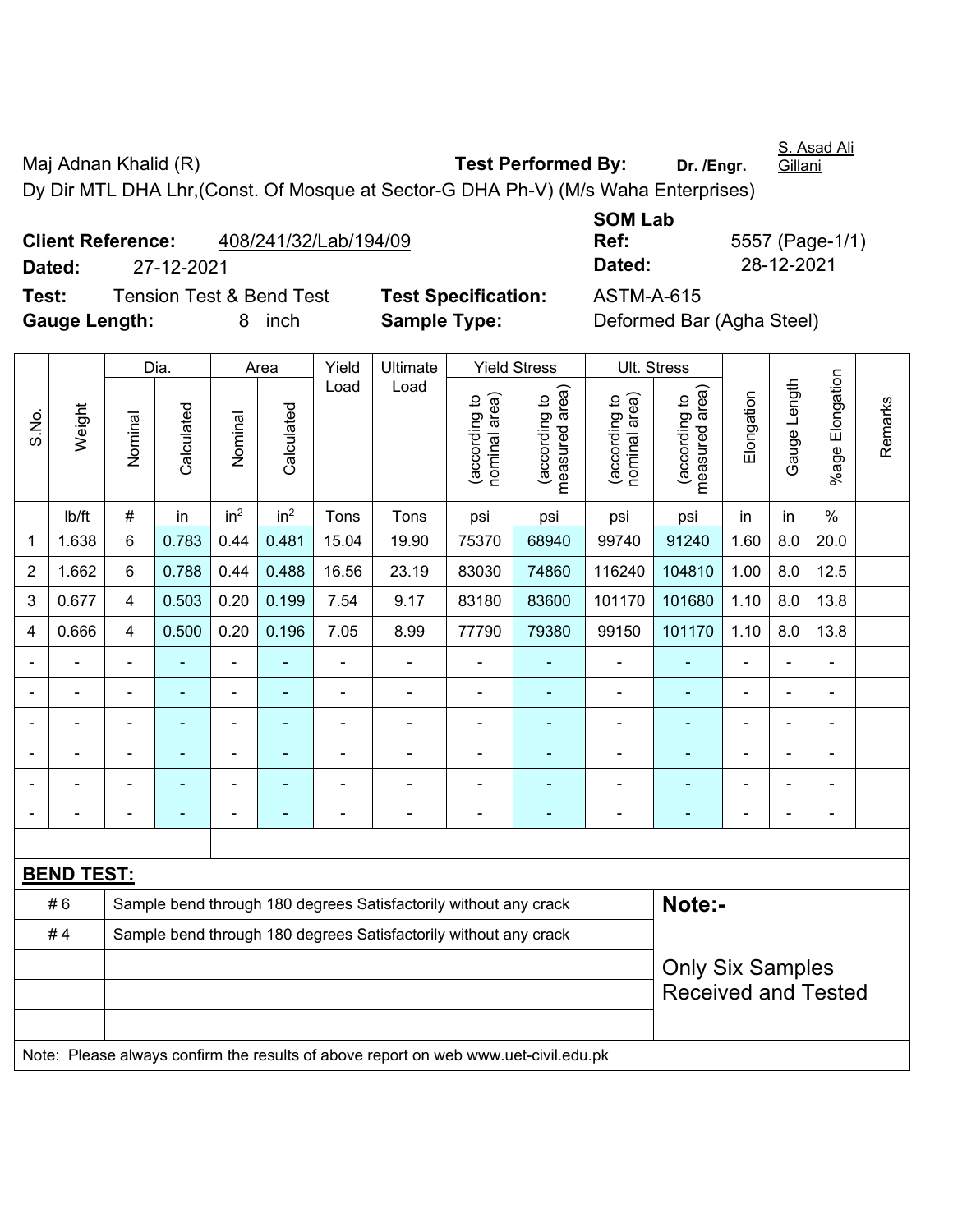S. Asad Ali

Maj Adnan Khalid (R) **Test Performed By:** Dr. /Engr.

**Gillani** 

Dy Dir MTL DHA Lhr,(Infra Dev Works of Prism pkg-01,DHA Ph-IX & IVY Green Z-Sec DHA Ph-VIII)

|                      | <b>Client Reference:</b> |                                     | 408/241/32/Lab/195-196/176&6677 | UVII LUM<br>Ref:  |
|----------------------|--------------------------|-------------------------------------|---------------------------------|-------------------|
| Dated:               | 28-12-2021               |                                     |                                 | Dated:            |
| Test:                |                          | <b>Tension Test &amp; Bend Test</b> | <b>Test Specification:</b>      | <b>ASTM-A-615</b> |
| <b>Gauge Length:</b> |                          | <i>inch</i>                         | <b>Sample Type:</b>             | Deformed Ba       |

**SOM Lab Ref:** 5558 (Page-1/1) **Dated:** 28-12-2021 **Dated:** 28-12-2021

**ype: Deformed Bar (Saeed Kasur Steel)** 

|                |                   |                                                                  | Dia.                                                                                                                                              |                 | Area            | Yield          | Ultimate       |                                | <b>Yield Stress</b>                           |                                | Ult. Stress                     |                |                |                 |         |
|----------------|-------------------|------------------------------------------------------------------|---------------------------------------------------------------------------------------------------------------------------------------------------|-----------------|-----------------|----------------|----------------|--------------------------------|-----------------------------------------------|--------------------------------|---------------------------------|----------------|----------------|-----------------|---------|
| S.No.          | Weight            | Nominal                                                          | Calculated                                                                                                                                        | Nominal         | Calculated      | Load           | Load           | nominal area)<br>(according to | (according to  <br>neasured area)<br>measured | nominal area)<br>(according to | (according to<br>measured area) | Elongation     | Gauge Length   | %age Elongation | Remarks |
|                | lb/ft             | $\#$                                                             | in                                                                                                                                                | in <sup>2</sup> | in <sup>2</sup> | Tons           | Tons           | psi                            | psi                                           | psi                            | psi                             | in             | in             | $\%$            |         |
| 1              | 1.496             | 6                                                                | 0.748                                                                                                                                             | 0.44            | 0.440           | 12.61          | 20.39          | 63210                          | 63210                                         | 102190                         | 102190                          | 1.30           | 8.0            | 16.3            |         |
| $\overline{2}$ | 1.509             | 6                                                                | 0.751                                                                                                                                             | 0.44            | 0.443           | 12.74          | 20.51          | 63870                          | 63440                                         | 102800                         | 102110                          | 1.40           | 8.0            | 17.5            |         |
| 3              | 0.660             | 4                                                                | 0.497                                                                                                                                             | 0.20            | 0.194           | 6.03           | 9.19           | 66550                          | 68610                                         | 101390                         | 104530                          | 1.30           | 8.0            | 16.3            |         |
| 4              | 0.657             | 4                                                                | 0.496                                                                                                                                             | 0.20            | 0.193           | 6.07           | 9.28           | 66890                          | 69310                                         | 102290                         | 106000                          | 1.30           | 8.0            | 16.3            |         |
|                | $\blacksquare$    | $\blacksquare$                                                   | $\overline{\phantom{0}}$                                                                                                                          | ÷,              | ٠               | $\blacksquare$ | ÷,             | $\blacksquare$                 | $\blacksquare$                                | $\overline{\phantom{a}}$       | $\blacksquare$                  | $\blacksquare$ | $\blacksquare$ | ÷,              |         |
|                | $\blacksquare$    | ä,                                                               | $\blacksquare$                                                                                                                                    | ÷               | ۰               | $\blacksquare$ | ÷,             | $\blacksquare$                 | $\overline{\phantom{a}}$                      | $\blacksquare$                 | $\blacksquare$                  | $\blacksquare$ | $\blacksquare$ | ÷,              |         |
|                | $\blacksquare$    | $\blacksquare$                                                   | ä,<br>$\blacksquare$<br>$\blacksquare$<br>$\blacksquare$<br>$\blacksquare$<br>ä,<br>ä,<br>$\blacksquare$<br>$\blacksquare$<br>۰<br>$\blacksquare$ |                 |                 |                |                |                                |                                               |                                |                                 |                | $\blacksquare$ |                 |         |
|                |                   |                                                                  |                                                                                                                                                   | ÷               |                 |                |                |                                |                                               | L,                             | $\blacksquare$                  |                |                |                 |         |
|                |                   |                                                                  |                                                                                                                                                   | ٠               |                 |                |                |                                |                                               |                                |                                 |                |                | ۰               |         |
| $\blacksquare$ | $\blacksquare$    | -                                                                | ÷                                                                                                                                                 | ۰               | ٠               | $\blacksquare$ | $\blacksquare$ | $\blacksquare$                 | $\overline{\phantom{a}}$                      | -                              | ٠                               | $\blacksquare$ | ÷              | ۰               |         |
|                |                   |                                                                  |                                                                                                                                                   |                 |                 |                |                |                                |                                               |                                |                                 |                |                |                 |         |
|                | <b>BEND TEST:</b> |                                                                  |                                                                                                                                                   |                 |                 |                |                |                                |                                               |                                |                                 |                |                |                 |         |
|                | #6                | Sample bend through 180 degrees Satisfactorily without any crack |                                                                                                                                                   |                 |                 |                |                |                                | Note:-                                        |                                |                                 |                |                |                 |         |
|                | #4                | Sample bend through 180 degrees Satisfactorily without any crack |                                                                                                                                                   |                 |                 |                |                |                                |                                               |                                |                                 |                |                |                 |         |
|                |                   |                                                                  |                                                                                                                                                   |                 |                 |                |                |                                |                                               |                                | <b>Only Six Samples</b>         |                |                |                 |         |
|                |                   |                                                                  |                                                                                                                                                   |                 |                 |                |                |                                |                                               |                                | <b>Received and Tested</b>      |                |                |                 |         |
|                |                   |                                                                  |                                                                                                                                                   |                 |                 |                |                |                                |                                               |                                |                                 |                |                |                 |         |
|                |                   |                                                                  | Note: Please always confirm the results of above report on web www.uet-civil.edu.pk                                                               |                 |                 |                |                |                                |                                               |                                |                                 |                |                |                 |         |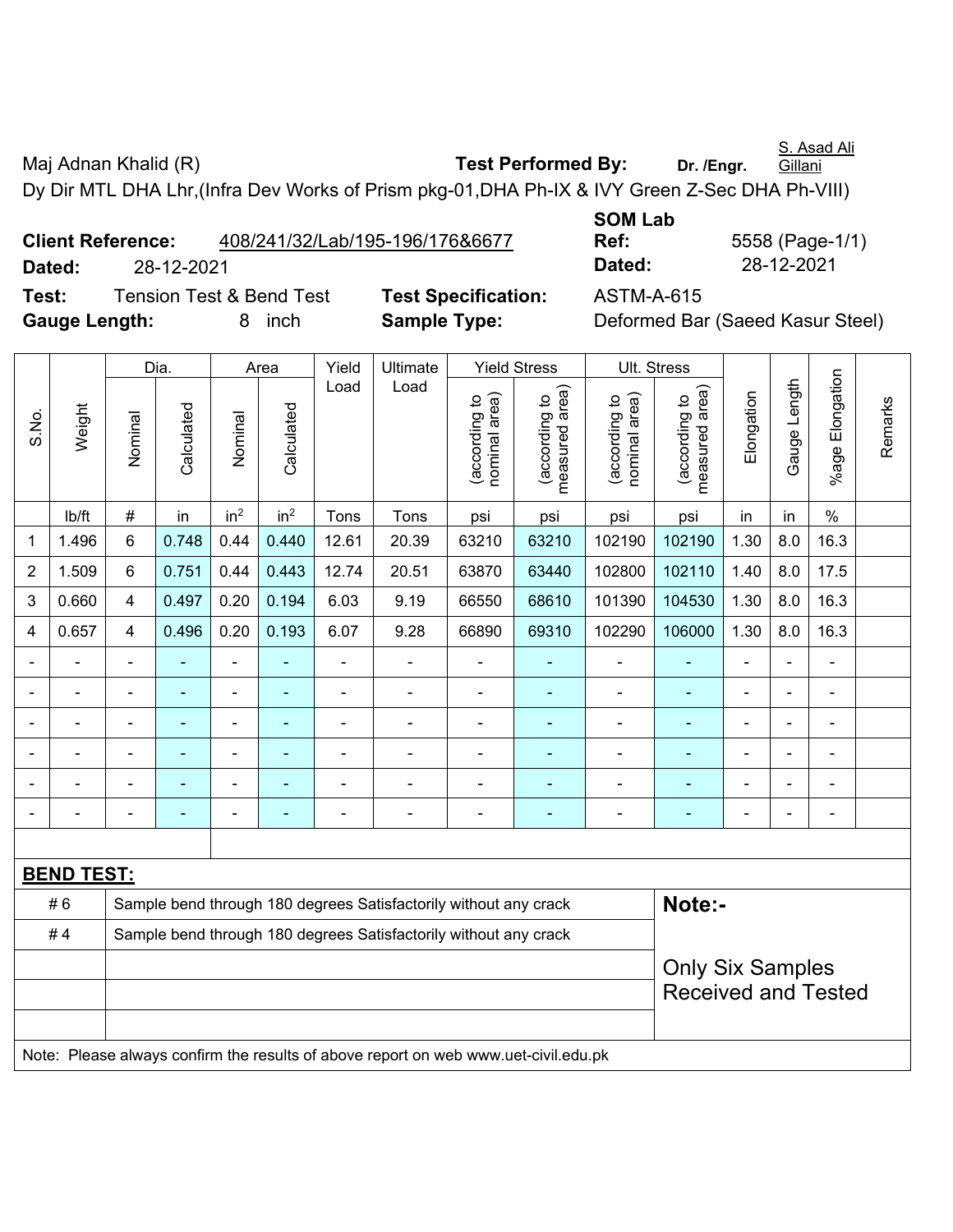Raiwind Road Lahore.

**Client Reference:** Nil

**Test:** Tension Test & Bend Test **Test Specification:** ASTM-A-615 **Gauge Length:** 8 inch **Sample Type:** Deformed Bar

**SOM Lab Ref:** 5559 (Page-1/1) **Dated:** 28-12-2021 **Dated:** 28-12-2021

|                |                   |                                                                                     | Dia.           |                 | Area            | Yield          | Ultimate                                                         |                                | <b>Yield Stress</b>             |                                | Ult. Stress                     |                |                |                              |         |
|----------------|-------------------|-------------------------------------------------------------------------------------|----------------|-----------------|-----------------|----------------|------------------------------------------------------------------|--------------------------------|---------------------------------|--------------------------------|---------------------------------|----------------|----------------|------------------------------|---------|
| S.No.          | Weight            | Nominal                                                                             | Calculated     | Nominal         | Calculated      | Load           | Load                                                             | nominal area)<br>(according to | measured area)<br>(according to | nominal area)<br>(according to | (according to<br>measured area) | Elongation     | Gauge Length   | Elongation<br>%age           | Remarks |
|                | lb/ft             | #                                                                                   | in             | in <sup>2</sup> | in <sup>2</sup> | Tons           | Tons                                                             | psi                            | psi                             | psi                            | psi                             | in             | in             | $\frac{0}{0}$                |         |
| 1              | 2.624             | 8                                                                                   | 0.991          | 0.79            | 0.771           | 28.03          | 35.83                                                            | 78260                          | 80190                           | 100030                         | 102500                          | 1.40           | 8.0            | 17.5                         |         |
| $\overline{2}$ | 2.669             | 8                                                                                   | 0.999          | 0.79            | 0.784           | 28.15          | 35.85                                                            | 78600                          | 79200                           | 100090                         | 100850                          | 1.30           | 8.0            | 16.3                         |         |
| 3              | 1.497             | 6                                                                                   | 0.748          | 0.44            | 0.440           | 14.53          | 18.42                                                            | 72810                          | 72810                           | 92330                          | 92330                           | 1.40           | 8.0            | 17.5                         |         |
| 4              | 1.494             | 6                                                                                   | 0.748          | 0.44            | 0.439           | 14.37          | 18.35                                                            | 72050                          | 72210                           | 91970                          | 92180                           | 1.20           | 8.0            | 15.0                         |         |
| 5              | 0.667             | $\overline{4}$                                                                      | 0.500          | 0.20            | 0.196           | 7.08           | 8.74                                                             | 78130                          | 79720                           | 96340                          | 98300                           | 1.00           | 8.0            | 12.5                         |         |
| 6              | 0.665             | $\overline{\mathbf{4}}$                                                             | 0.498          | 0.20            | 0.195           | 7.29           | 8.94                                                             | 80370                          | 82430                           | 98580                          | 101110                          | 1.20           | 8.0            | 15.0                         |         |
|                |                   |                                                                                     |                | ÷,              |                 | $\blacksquare$ | $\blacksquare$                                                   | ä,                             |                                 | $\blacksquare$                 | $\blacksquare$                  | $\blacksquare$ | $\blacksquare$ | ÷,                           |         |
| $\blacksquare$ | ä,                | ä,                                                                                  | $\blacksquare$ | $\blacksquare$  | ۰               | $\blacksquare$ | $\blacksquare$                                                   | ÷,                             | $\blacksquare$                  | $\blacksquare$                 | ÷                               | ä,             | $\blacksquare$ | $\blacksquare$               |         |
|                |                   |                                                                                     | ÷,             | ٠               | ۰               |                | ä,                                                               | $\blacksquare$                 | ÷                               | $\blacksquare$                 | ٠                               | ä,             |                | ÷,                           |         |
|                |                   |                                                                                     |                | ÷               |                 |                | $\blacksquare$                                                   |                                |                                 | $\blacksquare$                 | L,                              |                |                | $\qquad \qquad \blacksquare$ |         |
|                |                   |                                                                                     |                |                 |                 |                |                                                                  |                                |                                 |                                |                                 |                |                |                              |         |
|                | <b>BEND TEST:</b> |                                                                                     |                |                 |                 |                |                                                                  |                                |                                 |                                |                                 |                |                |                              |         |
|                | # 8               |                                                                                     |                |                 |                 |                | Sample bend through 180 degrees Satisfactorily without any crack |                                |                                 |                                | Note:-                          |                |                |                              |         |
|                | #6                | Sample bend through 180 degrees Satisfactorily without any crack                    |                |                 |                 |                |                                                                  |                                |                                 |                                |                                 |                |                |                              |         |
|                | #4                |                                                                                     |                |                 |                 |                | Sample bend through 180 degrees Satisfactorily without any crack |                                |                                 |                                | <b>Only Nine Samples</b>        |                |                |                              |         |
|                |                   |                                                                                     |                |                 |                 |                |                                                                  |                                |                                 |                                | <b>Received and Tested</b>      |                |                |                              |         |
|                |                   |                                                                                     |                |                 |                 |                |                                                                  |                                |                                 |                                |                                 |                |                |                              |         |
|                |                   | Note: Please always confirm the results of above report on web www.uet-civil.edu.pk |                |                 |                 |                |                                                                  |                                |                                 |                                |                                 |                |                |                              |         |

S. Asad Ali Gillani

Naeem Badshah **Naeem Badshah Test Performed By:** Dr. /Engr.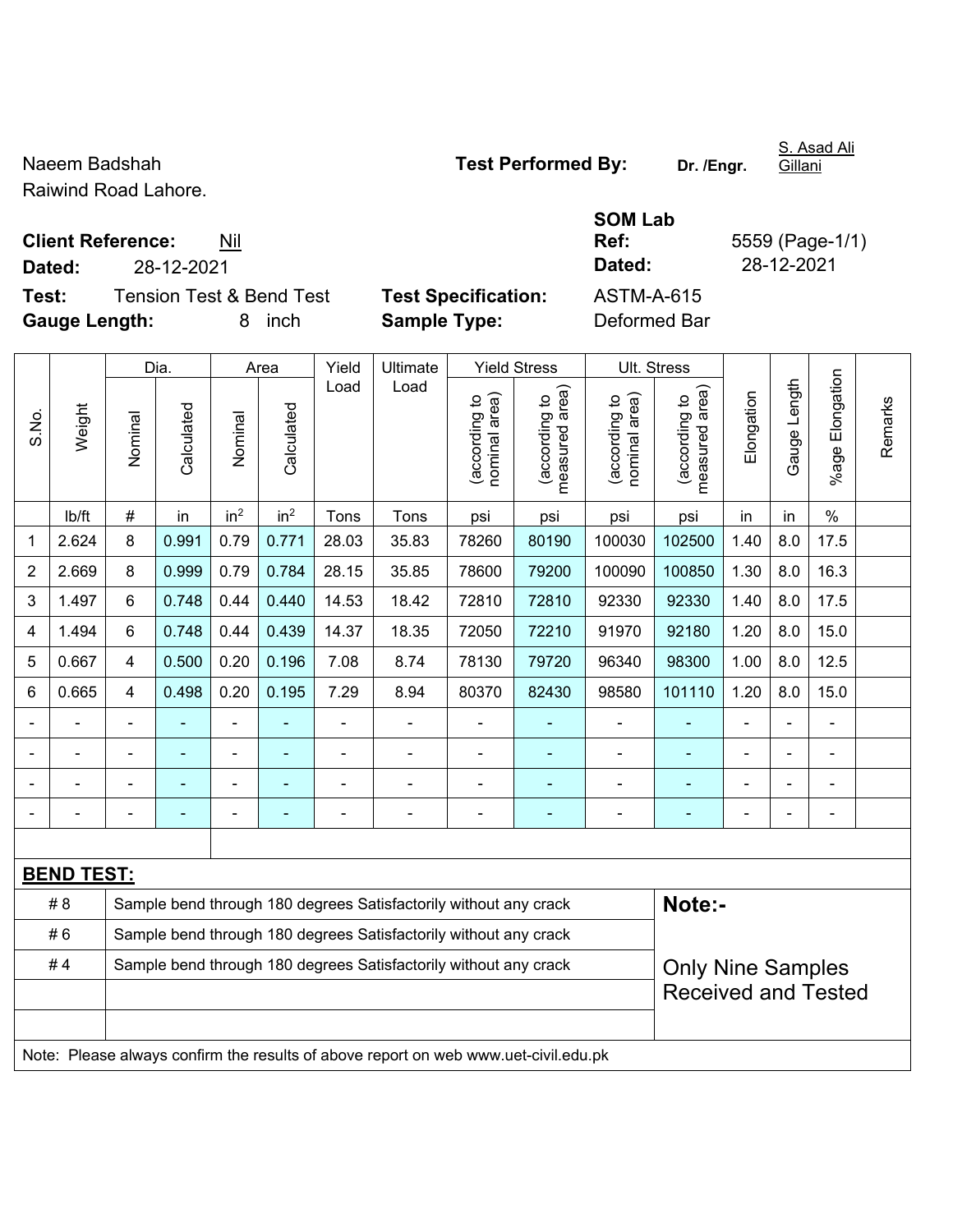Ehsan-Ullah-Saad **Test Performed By: Dr. /Engr.** Wasim Abbas

PM Zaheer Associate.(Site: Shapes Health Club Swimming Pool in Al-Rehman Garden Ph-II Lhr)

**Client Reference:** Z.A/A.R/25-21 **Dated:** 28-12-2021 **Dated:** 28-12-2021 **Test:** Tension Test & Bend Test **Test Specification:** ASTM-A-615

**SOM Lab Ref:** 5560(Page-1/1)

**Gauge Length:** 8 inch **Sample Type:** Deformed Bar (Mughal Steel)

|                |                   |                | Dia.                                                                                |                              | Area            | Yield                                                            | Ultimate                                                         |                                | <b>Yield Stress</b>             |                                | Ult. Stress                     |                |                          |                       |         |
|----------------|-------------------|----------------|-------------------------------------------------------------------------------------|------------------------------|-----------------|------------------------------------------------------------------|------------------------------------------------------------------|--------------------------------|---------------------------------|--------------------------------|---------------------------------|----------------|--------------------------|-----------------------|---------|
| S.No.          | Weight            | Nominal        | Calculated                                                                          | Nominal                      | Calculated      | Load                                                             | Load                                                             | nominal area)<br>(according to | (according to<br>measured area) | nominal area)<br>(according to | (according to<br>measured area) | Elongation     | Gauge Length             | Elongation<br>$%$ age | Remarks |
|                | lb/ft             | $\#$           | in                                                                                  | in <sup>2</sup>              | in <sup>2</sup> | Tons                                                             | Tons                                                             | psi                            | psi                             | psi                            | psi                             | in             | in                       | $\%$                  |         |
| 1              | 1.350             | 6              | 0.711                                                                               | 0.44                         | 0.397           | 10.57                                                            | 16.31                                                            | 52990                          | 58730                           | 81750                          | 90610                           | 1.20           | 8.0                      | 15.0                  |         |
| $\overline{2}$ | 1.393             | 6              | 0.722                                                                               | 0.44                         | 0.409           | 10.88                                                            | 16.38                                                            | 54520                          | 58650                           | 82110                          | 88330                           | 1.40           | 8.0                      | 17.5                  |         |
| 3              | 0.667             | $\overline{4}$ | 0.500                                                                               | 0.20                         | 0.196           | 7.10                                                             | 9.38                                                             | 78350                          | 79950                           | 103420                         | 105530                          | 1.00           | 8.0                      | 12.5                  |         |
| 4              | 0.678             | $\overline{4}$ | 0.503                                                                               | 0.20                         | 0.199           | 7.19                                                             | 9.30                                                             | 79250                          | 79650                           | 102520                         | 103030                          | 1.20           | 8.0                      | 15.0                  |         |
|                | $\blacksquare$    | $\blacksquare$ | ä,                                                                                  | ÷,                           |                 | $\blacksquare$                                                   | $\overline{a}$                                                   | L,                             | ٠                               | $\overline{\phantom{a}}$       | $\blacksquare$                  | $\blacksquare$ | ä,                       | $\blacksquare$        |         |
|                | $\blacksquare$    |                | ä,                                                                                  | $\qquad \qquad \blacksquare$ | ۰               | $\blacksquare$                                                   | $\blacksquare$                                                   | ä,                             | ٠                               | $\blacksquare$                 | ٠                               | $\blacksquare$ |                          | $\blacksquare$        |         |
|                |                   |                | ÷,<br>$\blacksquare$<br>$\blacksquare$<br>ä,<br>×,                                  |                              |                 |                                                                  |                                                                  |                                |                                 |                                |                                 |                |                          | $\blacksquare$        |         |
|                |                   |                |                                                                                     | ۰                            |                 |                                                                  |                                                                  |                                |                                 |                                |                                 |                |                          |                       |         |
|                |                   |                |                                                                                     | -                            |                 |                                                                  |                                                                  |                                |                                 | $\blacksquare$                 |                                 |                |                          |                       |         |
| $\blacksquare$ |                   |                | ۰                                                                                   |                              | ۰               | $\blacksquare$                                                   | $\blacksquare$                                                   | $\blacksquare$                 | ä,                              | $\blacksquare$                 | $\blacksquare$                  | $\blacksquare$ | $\overline{\phantom{0}}$ | $\blacksquare$        |         |
|                |                   |                |                                                                                     |                              |                 |                                                                  |                                                                  |                                |                                 |                                |                                 |                |                          |                       |         |
|                | <b>BEND TEST:</b> |                |                                                                                     |                              |                 |                                                                  |                                                                  |                                |                                 |                                |                                 |                |                          |                       |         |
|                | #6                |                |                                                                                     |                              |                 |                                                                  | Sample bend through 180 degrees Satisfactorily without any crack |                                |                                 |                                | Note:-                          |                |                          |                       |         |
|                | #4                |                |                                                                                     |                              |                 | Sample bend through 180 degrees Satisfactorily without any crack |                                                                  |                                |                                 |                                |                                 |                |                          |                       |         |
|                |                   |                |                                                                                     |                              |                 |                                                                  |                                                                  |                                |                                 |                                | <b>Only Six Samples</b>         |                |                          |                       |         |
|                |                   |                |                                                                                     |                              |                 |                                                                  |                                                                  |                                |                                 |                                | <b>Received and Tested</b>      |                |                          |                       |         |
|                |                   |                |                                                                                     |                              |                 |                                                                  |                                                                  |                                |                                 |                                |                                 |                |                          |                       |         |
|                |                   |                | Note: Please always confirm the results of above report on web www.uet-civil.edu.pk |                              |                 |                                                                  |                                                                  |                                |                                 |                                |                                 |                |                          |                       |         |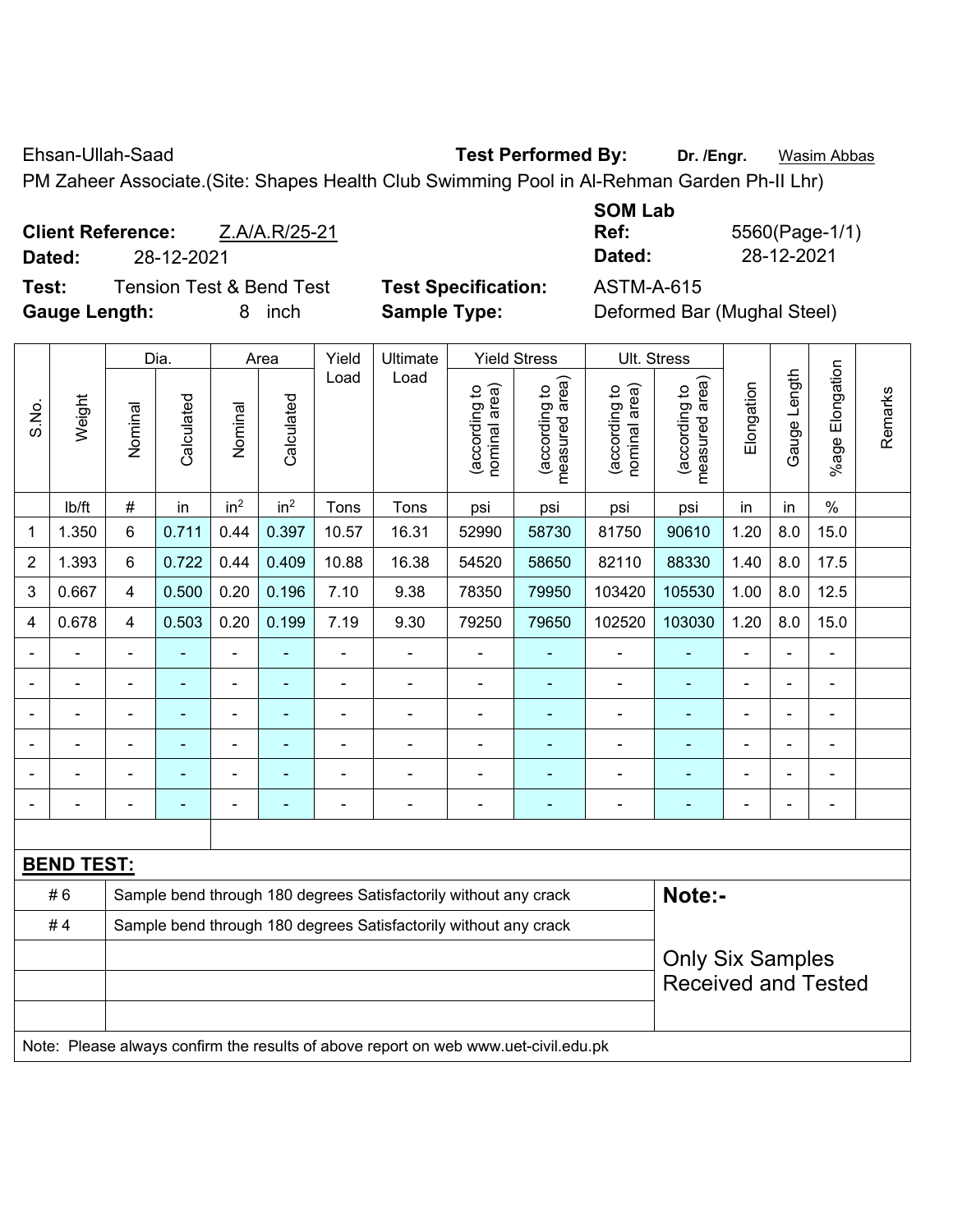Israr Ullah Khan **Test Performed By: Dr. /Engr.** Wasim Abbas

RE NesPak.(Const. Of Underpass Across Bedian Rd Connecting Ph-VI With Ph-IX DHA, Lhr)

| <b>Client Reference:</b> | 3790/102/IUK/UET/01/17 |
|--------------------------|------------------------|
|                          |                        |

**Test:** Tension Test & Bend Test **Test Specification:** ASTM-A-615 **Gauge Length:** 8 inch **Sample Type:** Deformed Bar (FF Steel)

**SOM Lab Ref:** 5561(Page-1/1) **Dated:** 25-12-2021 **Dated:** 28-12-2021

|                |                   |                                                                  | Dia.           |                 | Area            | Yield          | Ultimate                                                                            |                                | <b>Yield Stress</b>             | Ult. Stress                    |                                 |                |                |                 |         |
|----------------|-------------------|------------------------------------------------------------------|----------------|-----------------|-----------------|----------------|-------------------------------------------------------------------------------------|--------------------------------|---------------------------------|--------------------------------|---------------------------------|----------------|----------------|-----------------|---------|
| S.No.          | Weight            | Nominal                                                          | Calculated     | Nominal         | Calculated      | Load           | Load                                                                                | nominal area)<br>(according to | measured area)<br>(according to | nominal area)<br>(according to | measured area)<br>(according to | Elongation     | Gauge Length   | %age Elongation | Remarks |
|                | lb/ft             | $\#$                                                             | in             | in <sup>2</sup> | in <sup>2</sup> | Tons           | Tons                                                                                | psi                            | psi                             | psi                            | psi                             | in             | in             | $\%$            |         |
| 1              | 2.654             | 8                                                                | 0.997          | 0.79            | 0.780           | 27.49          | 38.30                                                                               | 76750                          | 77740                           | 106920                         | 108290                          | 1.20           | 8.0            | 15.0            |         |
| 2              | 2.620             | 8                                                                | 0.990          | 0.79            | 0.770           | 27.29          | 37.64                                                                               | 76180                          | 78160                           | 105070                         | 107800                          | 1.40           | 8.0            | 17.5            |         |
| 3              | 2.621             | 8                                                                | 0.990          | 0.79            | 0.770           | 27.44          | 38.43                                                                               | 76610                          | 78600                           | 107290                         | 110070                          | 1.20           | 8.0            | 15.0            |         |
| 4              | 2.662             | 8                                                                | 0.998          | 0.79            | 0.782           | 25.45          | 34.51                                                                               | 71060                          | 71790                           | 96330                          | 97320                           | 1.40           | 8.0            | 17.5            |         |
| 5              | 1.449             | 6                                                                | 0.736          | 0.44            | 0.426           | 14.04          | 18.52                                                                               | 70360                          | 72670                           | 92840                          | 95890                           | 1.40           | 8.0            | 17.5            |         |
| 6              | 1.466             | $6\phantom{1}$                                                   | 0.741          | 0.44            | 0.431           | 14.22          | 18.32                                                                               | 71280                          | 72770                           | 91820                          | 93740                           | 1.20           | 8.0            | 15.0            |         |
| $\blacksquare$ |                   | $\blacksquare$                                                   | $\blacksquare$ | $\blacksquare$  |                 | $\blacksquare$ | $\frac{1}{2}$                                                                       | $\overline{\phantom{a}}$       |                                 | $\blacksquare$                 |                                 |                |                | $\blacksquare$  |         |
| $\blacksquare$ |                   | ä,                                                               | $\blacksquare$ | ÷,              | ÷               | $\blacksquare$ | $\overline{\phantom{a}}$                                                            | $\blacksquare$                 | $\blacksquare$                  | $\blacksquare$                 | ٠                               | $\blacksquare$ | $\blacksquare$ | $\blacksquare$  |         |
|                |                   | $\blacksquare$                                                   | ä,             | ÷               |                 | $\blacksquare$ | ÷,                                                                                  |                                |                                 | $\blacksquare$                 |                                 | $\blacksquare$ |                | $\blacksquare$  |         |
|                |                   | $\blacksquare$                                                   | -              | ۰               | $\overline{a}$  | $\blacksquare$ | $\overline{\phantom{a}}$                                                            | $\overline{a}$                 | $\overline{\phantom{a}}$        | $\overline{a}$                 | $\blacksquare$                  | ٠              |                | $\blacksquare$  |         |
|                |                   |                                                                  |                |                 |                 |                |                                                                                     |                                |                                 |                                |                                 |                |                |                 |         |
|                | <b>BEND TEST:</b> |                                                                  |                |                 |                 |                |                                                                                     |                                |                                 |                                |                                 |                |                |                 |         |
|                | # 8               |                                                                  |                |                 |                 |                | Sample bend through 180 degrees Satisfactorily without any crack                    |                                |                                 |                                | Note:-                          |                |                |                 |         |
|                | #8                | Sample bend through 180 degrees Satisfactorily without any crack |                |                 |                 |                |                                                                                     |                                |                                 |                                |                                 |                |                |                 |         |
|                | #6                |                                                                  |                |                 |                 |                | Sample bend through 180 degrees Satisfactorily without any crack                    |                                |                                 |                                | <b>Only Nine Samples</b>        |                |                |                 |         |
|                |                   |                                                                  |                |                 |                 |                |                                                                                     |                                |                                 |                                | <b>Received and Tested</b>      |                |                |                 |         |
|                |                   |                                                                  |                |                 |                 |                |                                                                                     |                                |                                 |                                |                                 |                |                |                 |         |
|                |                   |                                                                  |                |                 |                 |                | Note: Please always confirm the results of above report on web www.uet-civil.edu.pk |                                |                                 |                                |                                 |                |                |                 |         |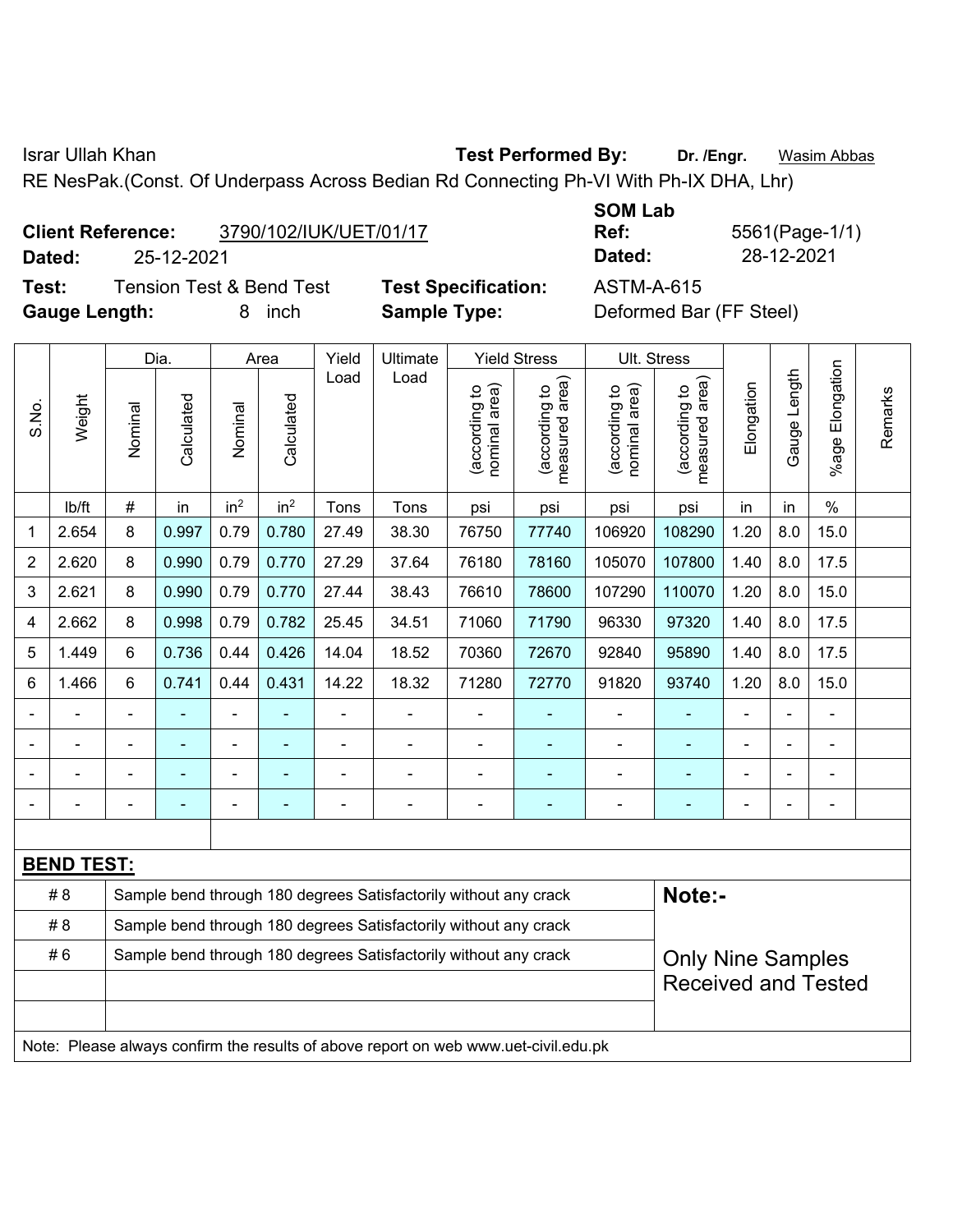Sub Divisional officer, **Test Performed By:** Dr. /Engr. **Wasim Abbas** 

Building Sub Division,Nankana Sb.(Reconstruction Of Dangerous Building At GPS Dhereda Wara)

| <b>Client Reference:</b><br>396 |
|---------------------------------|
|---------------------------------|

**Test:** Tension Test & Bend Test **Test Specification:** ASTM-A-615 **Gauge Length:** 8 inch **Sample Type:** Deformed Bar

**SOM Lab Ref:** 5562 (Page-1/1) **Dated:** 30-11-2021 **Dated:** 28-12-2021

| S.No.          | Weight            | Dia.                                                                       |                          | Area            |                                                                  | Yield          | Ultimate                                                                            | <b>Yield Stress</b> |                                | Ult. Stress                     |                                |                                 |                |                |                    |         |
|----------------|-------------------|----------------------------------------------------------------------------|--------------------------|-----------------|------------------------------------------------------------------|----------------|-------------------------------------------------------------------------------------|---------------------|--------------------------------|---------------------------------|--------------------------------|---------------------------------|----------------|----------------|--------------------|---------|
|                |                   | Nominal                                                                    | Calculated               | Nominal         | Calculated                                                       | Load           |                                                                                     | Load                | nominal area)<br>(according to | (according to<br>measured area) | nominal area)<br>(according to | (according to<br>measured area) | Elongation     | Gauge Length   | Elongation<br>%age | Remarks |
|                | lb/ft             | #                                                                          | in                       | in <sup>2</sup> | in <sup>2</sup>                                                  | Tons           | Tons                                                                                | psi                 | psi                            | psi                             | psi                            | in                              | in             | $\frac{0}{0}$  |                    |         |
| 1              | 1.444             | 6                                                                          | 0.735                    | 0.44            | 0.424                                                            | 13.22          | 19.52                                                                               | 66270               | 68770                          | 97850                           | 101540                         | 1.20                            | 8.0            | 15.0           |                    |         |
| $\overline{2}$ | 0.653             | $\overline{4}$                                                             | 0.494                    | 0.20            | 0.192                                                            | 6.90           | 8.51                                                                                | 76100               | 79270                          | 93860                           | 97770                          | 1.00                            | 8.0            | 12.5           |                    |         |
|                | ä,                | $\blacksquare$                                                             | ä,                       | $\blacksquare$  | ä,                                                               | L,             | $\blacksquare$                                                                      | $\blacksquare$      | ÷                              | ä,                              | $\blacksquare$                 | L.                              | $\blacksquare$ | $\blacksquare$ |                    |         |
|                | $\blacksquare$    | $\overline{a}$                                                             | $\blacksquare$           | ä,              | $\blacksquare$                                                   | L,             | ä,                                                                                  | $\blacksquare$      | ä,                             | $\blacksquare$                  | $\blacksquare$                 | ä,                              |                | $\blacksquare$ |                    |         |
|                | $\blacksquare$    | $\blacksquare$                                                             | ÷,                       | $\blacksquare$  | $\blacksquare$                                                   | $\blacksquare$ | $\blacksquare$                                                                      | $\blacksquare$      | ۰                              | $\blacksquare$                  | $\blacksquare$                 | $\blacksquare$                  |                | $\blacksquare$ |                    |         |
|                | $\overline{a}$    | $\blacksquare$                                                             | $\blacksquare$           | $\blacksquare$  | ٠                                                                | $\blacksquare$ | $\blacksquare$                                                                      | $\blacksquare$      | ۰                              | $\blacksquare$                  | $\blacksquare$                 | $\blacksquare$                  |                | $\blacksquare$ |                    |         |
|                |                   | $\blacksquare$                                                             | ä,                       | $\overline{a}$  | ٠                                                                | $\blacksquare$ | $\blacksquare$                                                                      | ä,                  | $\blacksquare$                 | $\blacksquare$                  | $\sim$                         | $\blacksquare$                  |                | ÷              |                    |         |
|                |                   |                                                                            |                          | ÷               |                                                                  | ä,             | $\blacksquare$                                                                      | $\blacksquare$      |                                | ÷                               |                                |                                 |                | ÷              |                    |         |
|                |                   | $\blacksquare$                                                             | ۰                        | $\blacksquare$  |                                                                  | $\blacksquare$ | $\blacksquare$                                                                      |                     |                                | $\blacksquare$                  | $\blacksquare$                 |                                 |                | $\overline{a}$ |                    |         |
|                |                   | ÷                                                                          | ÷                        | ÷               | ÷                                                                | -              | $\overline{\phantom{a}}$                                                            | -                   | ÷                              | $\overline{a}$                  | $\blacksquare$                 | ÷                               | $\blacksquare$ | $\overline{a}$ |                    |         |
|                |                   |                                                                            |                          |                 |                                                                  |                |                                                                                     |                     |                                |                                 |                                |                                 |                |                |                    |         |
|                | <b>BEND TEST:</b> |                                                                            |                          |                 |                                                                  |                |                                                                                     |                     |                                |                                 |                                |                                 |                |                |                    |         |
|                | #6                | Note:-<br>Sample bend through 180 degrees Satisfactorily without any crack |                          |                 |                                                                  |                |                                                                                     |                     |                                |                                 |                                |                                 |                |                |                    |         |
|                | #4                |                                                                            |                          |                 | Sample bend through 180 degrees Satisfactorily without any crack |                |                                                                                     |                     |                                |                                 |                                |                                 |                |                |                    |         |
|                |                   |                                                                            | <b>Only Four Samples</b> |                 |                                                                  |                |                                                                                     |                     |                                |                                 |                                |                                 |                |                |                    |         |
|                |                   |                                                                            |                          |                 |                                                                  |                |                                                                                     |                     |                                |                                 | <b>Received and Tested</b>     |                                 |                |                |                    |         |
|                |                   |                                                                            |                          |                 |                                                                  |                |                                                                                     |                     |                                |                                 |                                |                                 |                |                |                    |         |
|                |                   |                                                                            |                          |                 |                                                                  |                | Note: Please always confirm the results of above report on web www.uet-civil.edu.pk |                     |                                |                                 |                                |                                 |                |                |                    |         |